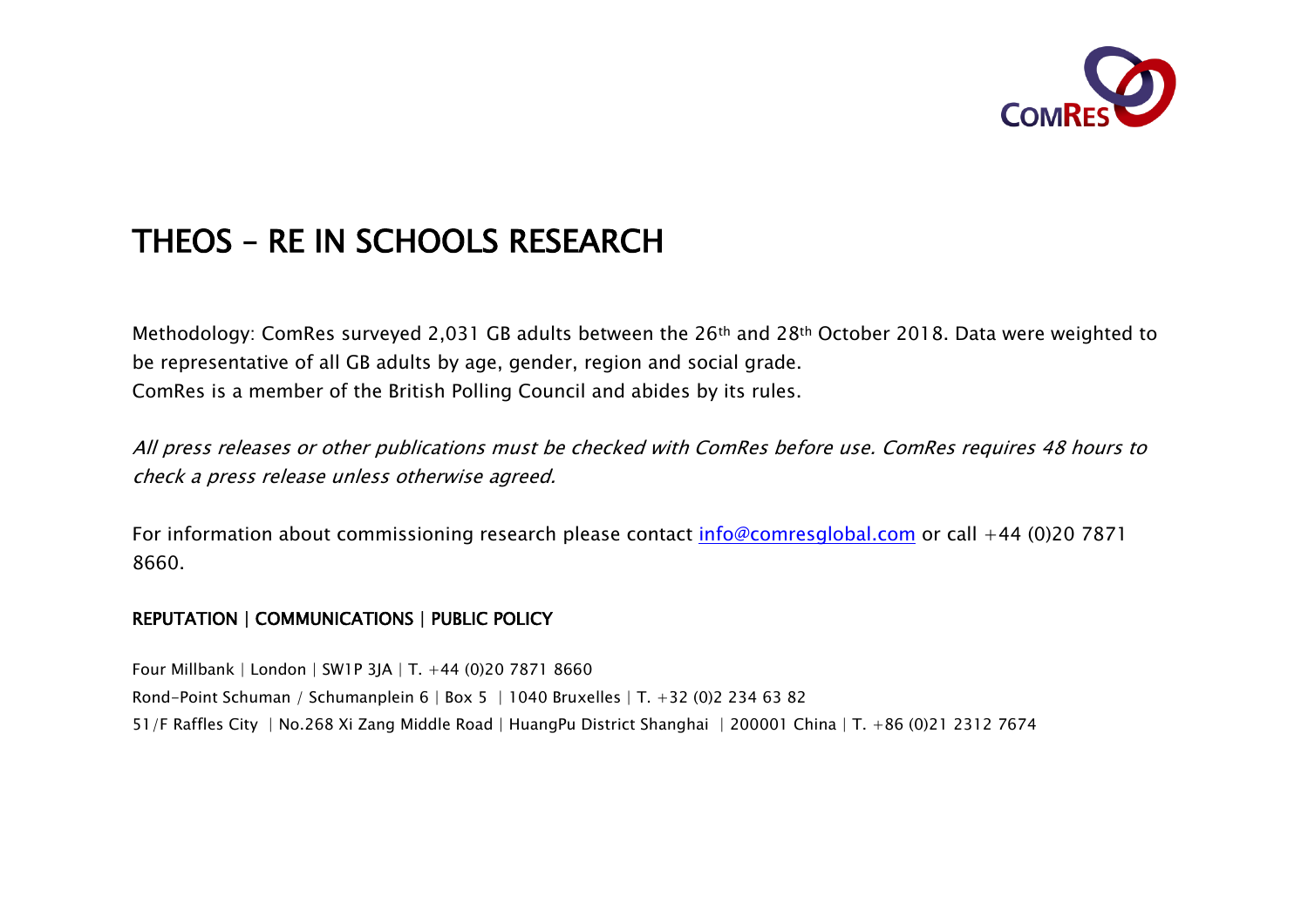Absolutes/col percents

Page 23

#### Table 23

**Q.3 To what extent do you agree or disagree with each of the following statements about Religious Education (RE) in schools? Summary**

**Base: All respondents**

|                            |        |                                                             |                                                               | <b>Statements</b>                                                                                                 |                                                                                             |                                                                                        |
|----------------------------|--------|-------------------------------------------------------------|---------------------------------------------------------------|-------------------------------------------------------------------------------------------------------------------|---------------------------------------------------------------------------------------------|----------------------------------------------------------------------------------------|
|                            |        | RE should be<br>compulsory for<br>all children in<br>school | RE is not as<br>important as<br>English, Maths<br>and Science | It is important<br>that children<br>learn about the<br>different<br>religions and<br>beliefs in<br><b>Britain</b> | Better RE in<br>schools would<br>help avoid<br>prejudices<br>towards<br>religious<br>people | Schools are<br>increasingly<br>restricted in<br>what they can<br>say about<br>religion |
| Unweighted base            |        | 2031                                                        | 2031                                                          | 2031                                                                                                              | 2031                                                                                        | 2031                                                                                   |
| Weighted base              |        | 2031                                                        | 2031                                                          | 2031                                                                                                              | 2031                                                                                        | 2031                                                                                   |
| <b>NET: Agree</b>          |        | 923<br>45%                                                  | 1254<br>62%                                                   | 1349<br>66%                                                                                                       | 1100<br>54%                                                                                 | 1189<br>59%                                                                            |
| Strongly agree             | $(+2)$ | 323<br>16%                                                  | 604<br>30%                                                    | 548<br>27%                                                                                                        | 353<br>17%                                                                                  | 490<br>24%                                                                             |
| Tend to agree              | $(+1)$ | 600<br>30%                                                  | 650<br>32%                                                    | 801<br>39%                                                                                                        | 747<br>37%                                                                                  | 698<br>34%                                                                             |
| Neither agree nor disagree | (0)    | 535<br>26%                                                  | 433<br>21%                                                    | 467<br>23%                                                                                                        | 568<br>28%                                                                                  | 699<br>34%                                                                             |
| Tend to disagree           | $(-1)$ | 306<br>15%                                                  | 246<br>12%                                                    | 132<br>6%                                                                                                         | 210<br>10%                                                                                  | 100<br>5%                                                                              |
| Strongly disagree          | $(-2)$ | 267<br>13%                                                  | 98<br>5%                                                      | 83<br>4%                                                                                                          | 153<br>8%                                                                                   | 43<br>2%                                                                               |
| NET: Disagree              |        | 573<br>28%                                                  | 344<br>17%                                                    | 215<br>11%                                                                                                        | 363<br>18%                                                                                  | 143<br>7%                                                                              |
| Mean                       |        | 0.20                                                        | 0.70                                                          | 0.79                                                                                                              | 0.46                                                                                        | 0.73                                                                                   |
| Standard deviation         |        | 1.25                                                        | 1.16                                                          | 1.04                                                                                                              | 1.12                                                                                        | 0.95                                                                                   |
| Standard error             |        | 0.03                                                        | 0.03                                                          | 0.02                                                                                                              | 0.02                                                                                        | 0.02                                                                                   |

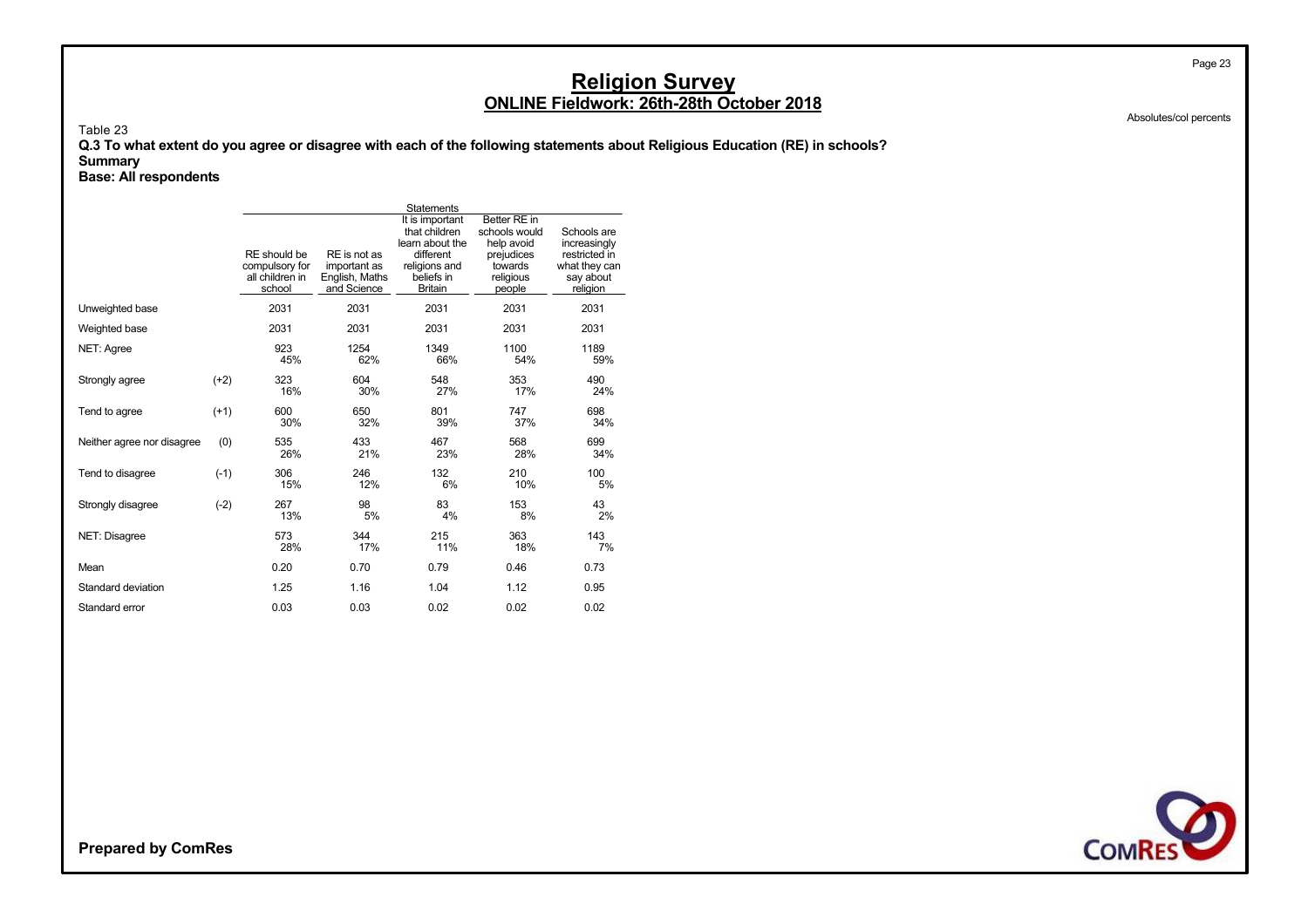Absolutes/col percents

Page 24

Table 24

**Q.3 To what extent do you agree or disagree with each of the following statements about Religious Education (RE) in schools?**

**RE should be compulsory for all children in school**

**Base: All respondents**

|                            |        |            | Gender      |               |               |              |               |              | Age          |               |              |              |              |              | Social Grade          |                       |                  | <b>Employment Sector</b> | Pri-        |
|----------------------------|--------|------------|-------------|---------------|---------------|--------------|---------------|--------------|--------------|---------------|--------------|--------------|--------------|--------------|-----------------------|-----------------------|------------------|--------------------------|-------------|
|                            |        | Total      | Male<br>(a) | Female<br>(b) | 18-24<br>(c)  | 25-34<br>(d) | 35-44<br>(e)  | 45-54<br>(f) | 55-64<br>(a) | $65+$<br>(h)  | 18-34<br>(i) | 35-54        | $55+$<br>(k) | AB<br>(1)    | C <sub>1</sub><br>(m) | C <sub>2</sub><br>(n) | <b>DE</b><br>(O) | Public<br>(p)            | vate<br>(a) |
| Unweighted base            |        | 2031       | 984         | 1047          | 229           | 342          | 334           | 314          | 317          | 495           | 571          | 648          | 812          | 575          | 595                   | 338                   | 523              | 318                      | 752         |
| Weighted base              |        | 2031       | 991         | 1040          | 225           | 351          | 325           | 360          | 301          | 469           | 577          | 685          | 769          | 554          | 571                   | 412                   | 493              | 351                      | 821         |
| NET: Agree                 |        | 923<br>45% | 445<br>45%  | 478<br>46%    | 115<br>51%EFg | 171<br>49%EF | 129<br>40%    | 142<br>40%   | 128<br>43%   | 237<br>51%EFG | 286<br>50%J  | 271<br>40%   | 365<br>47%J  | 287<br>52%NO | 267<br>47%N           | 154<br>37%            | 214<br>43%       | 170<br>49%Q              | 331<br>40%  |
| Strongly agree             | $(+2)$ | 323<br>16% | 162<br>16%  | 161<br>16%    | 32<br>14%     | 67<br>19%eF  | 44<br>13%     | 40<br>11%    | 48<br>16%    | 91<br>19%EF   | 100<br>17%J  | 84<br>12%    | 139<br>18%J  | 102<br>18%N  | 91<br>16%             | 52<br>13%             | 77<br>16%        | 64<br>18%Q               | 104<br>13%  |
| Tend to agree              | $(+1)$ | 600<br>30% | 283<br>29%  | 317<br>30%    | 83<br>37%EfG  | 103<br>29%   | 85<br>26%     | 102<br>28%   | 80<br>27%    | 146<br>31%    | 186<br>32%i  | 187<br>27%   | 226<br>29%   | 185<br>33%No | 176<br>31%n           | 102<br>25%            | 137<br>28%       | 106<br>30%               | 227<br>28%  |
| Neither agree nor disagree | (0)    | 535<br>26% | 257<br>26%  | 278<br>27%    | 64<br>28%     | 93<br>26%    | 88<br>27%     | 102<br>28%   | 81<br>27%    | 107<br>23%    | 157<br>27%   | 190<br>28%   | 188<br>24%   | 119<br>22%   | 141<br>25%            | 141<br>34%LMO         | 134<br>27%L      | 99<br>28%                | 229<br>28%  |
| Tend to disagree           | $(-1)$ | 306<br>15% | 150<br>15%  | 156<br>15%    | 27<br>12%     | 52<br>15%    | 49<br>15%     | 65<br>18%c   | 48<br>16%    | 65<br>14%     | 79<br>14%    | 115<br>17%   | 113<br>15%   | 76<br>14%    | 93<br>16%             | 65<br>16%             | 72<br>15%        | 43<br>12%                | 134<br>16%  |
| Strongly disagree          | $(-2)$ | 267<br>13% | 139<br>14%  | 128<br>12%    | 20<br>9%      | 36<br>10%    | 58<br>18%CDh  | 51<br>14%с   | 43<br>14%с   | 60<br>13%     | 55<br>10%    | 109<br>16%l  | 103<br>13%i  | 72<br>13%    | 69<br>12%             | 52<br>13%             | 73<br>15%        | 38<br>11%                | 128<br>16%p |
| NET: Disagree              |        | 573<br>28% | 289<br>29%  | 284<br>27%    | 46<br>20%     | 88<br>25%    | 108<br>33%CDh | 116<br>32%Cd | 91<br>30%C   | 125<br>27%    | 134<br>23%   | 223<br>33%lk | 216<br>28%i  | 148<br>27%   | 163<br>29%            | 117<br>28%            | 145<br>29%       | 82<br>23%                | 262<br>32%P |
| Mean                       |        | 0.20       | 0.18        | 0.22          | 0.36EFq       | 0.33EFg      | 0.02          | 0.04         | 0.14         | 0.31EFq       | 0.34J        | 0.03         | 0.24J        | 0.30No       | 0.22                  | 0.09                  | 0.15             | 0.33Q                    | 0.05        |
| Standard deviation         |        | 1.25       | 1.27        | 1.23          | 1.13          | 1.23         | 1.29          | 1.22         | 1.28         | 1.28          | 1.19         | 1.25         | 1.28         | 1.28         | 1.25                  | 1.19                  | 1.27             | 1.22                     | 1.25        |
| Standard error             |        | 0.03       | 0.04        | 0.04          | 0.07          | 0.07         | 0.07          | 0.07         | 0.07         | 0.06          | 0.05         | 0.05         | 0.04         | 0.05         | 0.05                  | 0.06                  | 0.06             | 0.07                     | 0.05        |

**Proportions/Means: Columns Tested (5%, 10% risk level) - a/b - c/d/e/f/g/h - i/j/k - l/m/n/o - p/q**

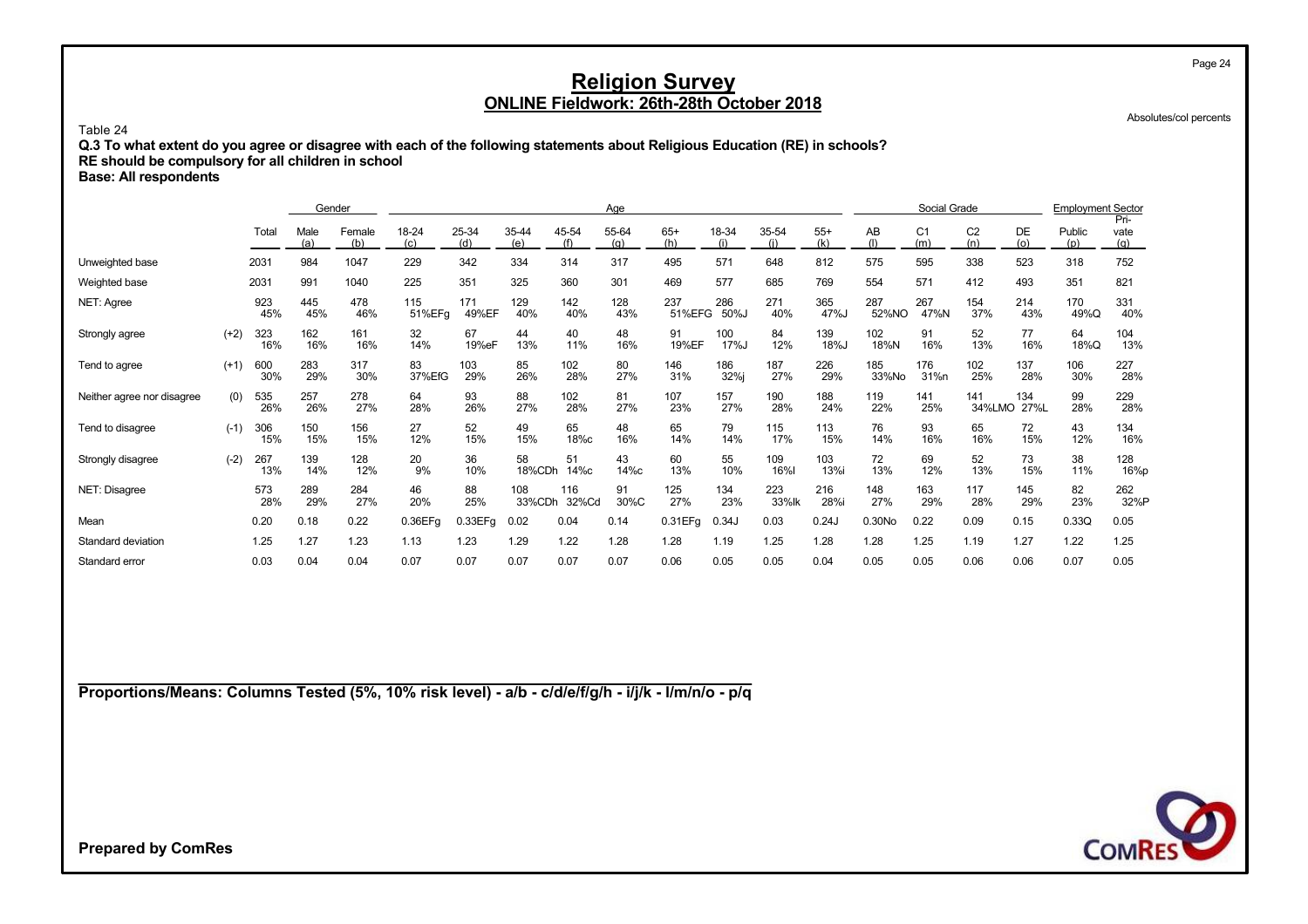Absolutes/col percents

Page 25

#### Table 25

**Q.3 To what extent do you agree or disagree with each of the following statements about Religious Education (RE) in schools? RE should be compulsory for all children in school**

**Base: All respondents**

|                            |        |            |                        |                      |                                |                      |                      |                                            | Region                       |                              |                     |               |                      |                      | Work Status         |                            |
|----------------------------|--------|------------|------------------------|----------------------|--------------------------------|----------------------|----------------------|--------------------------------------------|------------------------------|------------------------------|---------------------|---------------|----------------------|----------------------|---------------------|----------------------------|
|                            |        | Total      | NET:<br>England<br>(a) | Scot-<br>land<br>(b) | Wales<br>(h)                   | North<br>East<br>(c) | North<br>West<br>(d) | York-<br>shire &<br>Humb-<br>erside<br>(e) | West<br>Mid-<br>lands<br>(f) | East<br>Mid-<br>lands<br>(q) | East-<br>ern<br>(i) | London<br>(i) | South<br>East<br>(k) | South<br>West<br>(1) | Work-<br>ing<br>(m) | Not<br>work-<br>ing<br>(n) |
| Unweighted base            |        | 2031       | 1741                   | 180                  | 110                            | 85                   | 220                  | 165                                        | 161                          | 148                          | 192                 | 268           | 305                  | 197                  | 1070                | 961                        |
| Weighted base              |        | 2031       | 1753                   | 177                  | $102*$                         | $85*$                | 234                  | 171                                        | 181                          | 148                          | 195                 | 274           | 284                  | 181                  | 1172                | 859                        |
| NET: Agree                 |        | 923<br>45% | 832<br>47%BH           | 59<br>33%            | 31<br>31%                      | 37<br>43%            | 109<br>47%BH         | 73<br>43%h                                 | 94<br>52%BgH                 | 62<br>42%                    | 99<br>51%BH         | 128<br>47%BH  | 140<br>49%BH         | 90<br>50%BH          | 501<br>43%          | 421<br>49%M                |
| Strongly agree             | $(+2)$ | 323<br>16% | 292<br>17%h            | 22<br>12%            | 9<br>9%                        | 7<br>8%              | 34<br>15%            | 21<br>12%                                  | 35<br>20%CH                  | 24<br>16%c                   | 39<br>20%bCeH       | 50<br>18%CH   | 46<br>16%ch          | 36                   | 168<br>20%bCeH14%   | 155<br>18%M                |
| Tend to agree              | $(+1)$ | 600<br>30% | 540<br>31%Bh           | 37<br>21%            | 22<br>22%                      | 31<br>36%Bh          | 75<br>32%Bh          | 52<br>30%b                                 | 59<br>33%Bh                  | 38<br>25%                    | 61<br>31%B          | 78<br>28%     | 94<br>33%Bh          | 54<br>30%b           | 334<br>28%          | 266<br>31%                 |
| Neither agree nor disagree | (0)    | 535<br>26% | 459<br>26%             | 43<br>25%            | 33<br>32%i                     | 21<br>24%            | 68<br>29%i           | 47<br>27%                                  | 43<br>24%                    | 45<br>31%i                   | 41<br>21%           | 81<br>29%i    | 72<br>25%            | 43<br>24%            | 328<br>28%n         | 208<br>24%                 |
| Tend to disagree           | $(-1)$ | 306<br>15% | 236<br>13%             | 47<br><b>FGIJKL</b>  | 23<br>27%AcDE 23%AdFI16%<br>JK | 13                   | 34<br>14%            | 28<br>17%                                  | 19<br>11%                    | 24<br>16%                    | 25<br>13%           | 34<br>12%     | 31<br>11%            | 27<br>15%            | 177<br>15%          | 129<br>15%                 |
| Strongly disagree          | $(-2)$ | 267<br>13% | 225<br>13%             | 27<br>15%            | 14<br>14%                      | 14<br>17%            | 23<br>10%            | 23<br>13%                                  | 24<br>13%                    | 17<br>11%                    | 30<br>15%           | 32<br>12%     | 41<br>15%            | 21<br>11%            | 166<br>14%          | 101<br>12%                 |
| NET: Disagree              |        | 573<br>28% | 461<br>26%             | 74<br><b>GIJKL</b>   | 38<br>42%ADEF 37%ADFJ32%<br>KI | 28                   | 57<br>24%            | 51<br>30%                                  | 43<br>24%                    | 41<br>28%                    | 55<br>28%           | 66<br>24%     | 73<br>26%            | 47<br>26%            | 343<br>29%          | 230<br>27%                 |
| Mean                       |        | 0.20       | 0.25BH                 | $-0.12$              | $-0.11$                        | 0.02                 | 0.27BH               | 0.11                                       | $0.34$ BcH                   | 0.19Bh                       | 0.28BH              | 0.29BcH       | 0.25BH               | 0.32BcH 0.14         |                     | 0.29M                      |
| Standard deviation         |        | 1.25       | 1.25                   | 1.26                 | 1.17                           | 1.23                 | 1.18                 | 1.22                                       | 1.28                         | 1.22                         | 1.33                | 1.23          | 1.27                 | 1.27                 | 1.25                | 1.25                       |
| Standard error             |        | 0.03       | 0.03                   | 0.09                 | 0.11                           | 0.13                 | 0.08                 | 0.10                                       | 0.10                         | 0.10                         | 0.10                | 0.08          | 0.07                 | 0.09                 | 0.04                | 0.04                       |

**Proportions/Means: Columns Tested (5%, 10% risk level) - a/b - a/h - b/c/d/e/f/g/h/i/j/k/l - m/n \* small base**

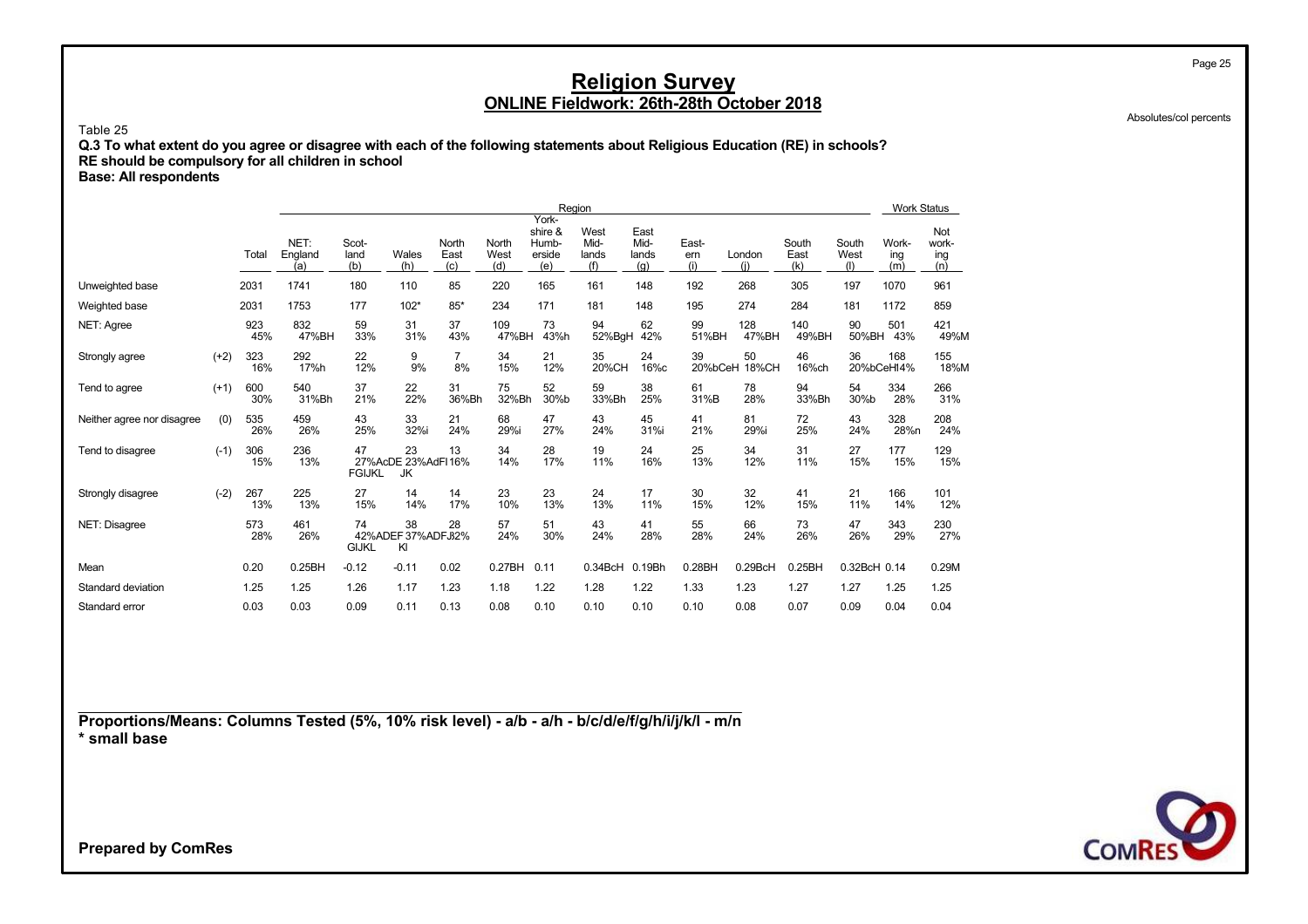Absolutes/col percents

Page 26

#### Table 26

**Q.3 To what extent do you agree or disagree with each of the following statements about Religious Education (RE) in schools?**

**RE is not as important as English, Maths and Science**

**Base: All respondents**

|                            |        |             | Gender      |               |               |              |              |                    | Age          |              |              |              |                    |             | Social Grade          |                       |            | <b>Employment Sector</b> | Pri-        |
|----------------------------|--------|-------------|-------------|---------------|---------------|--------------|--------------|--------------------|--------------|--------------|--------------|--------------|--------------------|-------------|-----------------------|-----------------------|------------|--------------------------|-------------|
|                            |        | Total       | Male<br>(a) | Female<br>(b) | 18-24<br>(c)  | 25-34<br>(d) | 35-44<br>(e) | 45-54<br>(f)       | 55-64<br>(q) | $65+$<br>(h) | 18-34<br>(i) | 35-54<br>(i) | $55+$<br>(k)       | AB<br>(1)   | C <sub>1</sub><br>(m) | C <sub>2</sub><br>(n) | DE<br>(0)  | Public<br>(p)            | vate<br>(a) |
| Unweighted base            |        | 2031        | 984         | 1047          | 229           | 342          | 334          | 314                | 317          | 495          | 571          | 648          | 812                | 575         | 595                   | 338                   | 523        | 318                      | 752         |
| Weighted base              |        | 2031        | 991         | 1040          | 225           | 351          | 325          | 360                | 301          | 469          | 577          | 685          | 769                | 554         | 571                   | 412                   | 493        | 351                      | 821         |
| NET: Agree                 |        | 1254<br>62% | 634<br>64%b | 620<br>60%    | 126<br>56%    | 221<br>63%   | 212<br>65%C  | 218<br>61%         | 188<br>63%   | 289<br>62%   | 347<br>60%   | 430<br>63%   | 477<br>62%         | 336<br>61%  | 366<br>64%            | 253<br>61%            | 299<br>60% | 200<br>57%               | 521<br>63%p |
| Strongly agree             | $(+2)$ | 604<br>30%  | 338<br>34%B | 266<br>26%    | 54<br>24%     | 109<br>31%c  | 123          | 105<br>38%CdFGH:9% | 75<br>25%    | 137<br>29%   | 163<br>28%   | 229<br>33%iK | 212<br>28%         | 158<br>28%  | 183<br>32%            | 129<br>31%            | 134<br>27% | 80<br>23%                | 272<br>33%P |
| Tend to agree              | $(+1)$ | 650<br>32%  | 296<br>30%  | 354<br>34%a   | 72<br>32%     | 111<br>32%   | 89<br>27%    | 113<br>31%         | 113<br>38%E  | 152<br>32%   | 184<br>32%   | 202<br>29%   | 265<br>34%j        | 178<br>32%  | 183<br>32%            | 125<br>30%            | 164<br>33% | 120<br>34%               | 250<br>30%  |
| Neither agree nor disagree | (0)    | 433<br>21%  | 203<br>20%  | 230<br>22%    | 67<br>30%EfgH | 81<br>23%eh  | 56<br>17%    | 79<br>22%          | 65<br>22%    | 84<br>18%    | 149<br>26%JK | 135<br>20%   | 149<br>19%         | 109<br>20%  | 109<br>19%            | 105<br>25%IM          | 110<br>22% | 85<br>24%                | 180<br>22%  |
| Tend to disagree           | $(-1)$ | 246<br>12%  | 107<br>11%  | 139<br>13%    | 24<br>10%     | 35<br>10%    | 38<br>12%    | 46<br>13%          | 34<br>11%    | 69<br>15%d   | 59<br>10%    | 85<br>12%    | 103<br>13%         | 71<br>13%   | 73<br>13%             | 40<br>10%             | 62<br>13%  | 43<br>12%                | 91<br>11%   |
| Strongly disagree          | $(-2)$ | 98<br>5%    | 47<br>5%    | 51<br>5%      | 9<br>4%       | 14<br>4%     | 18<br>6%     | 17<br>5%           | 13<br>4%     | 27<br>6%     | 23<br>4%     | 35<br>5%     | 40<br>5%           | 38<br>7%mN  | 23<br>4%              | 14<br>3%              | 23<br>5%   | 23<br>$6%$ a             | 29<br>4%    |
| NET: Disagree              |        | 344<br>17%  | 154<br>16%  | 189<br>18%    | 32<br>14%     | 49<br>14%    | 56<br>17%    | 63<br>17%          | 47<br>16%    | 96<br>20%cD  | 81<br>14%    | 119<br>17%   | 143<br><b>19%I</b> | 109<br>20%N | 96<br>17%             | 54<br>13%             | 85<br>17%  | 66<br>19%                | 120<br>15%  |
| Mean                       |        | 0.70        | 0.78B       | 0.62          | 0.62          | 0.76         | 0.80ch       | 0.68               | 0.68         | 0.64         | 0.70         | 0.74         | 0.66               | 0.63        | 0.751                 | 0.76                  | 0.66       | 0.55                     | 0.78P       |
| Standard deviation         |        | 1.16        | 1.17        | 1.14          | 1.07          | 1.12         | 1.22         | 1.16               | 1.10         | 1.21         | 1.10         | 1.19         | 1.17               | 1.21        | 1.15                  | 1.10                  | 1.14       | 1.16                     | 1.13        |
| Standard error             |        | 0.03        | 0.04        | 0.04          | 0.07          | 0.06         | 0.07         | 0.07               | 0.06         | 0.05         | 0.05         | 0.05         | 0.04               | 0.05        | 0.05                  | 0.06                  | 0.05       | 0.06                     | 0.04        |

**Proportions/Means: Columns Tested (5%, 10% risk level) - a/b - c/d/e/f/g/h - i/j/k - l/m/n/o - p/q**

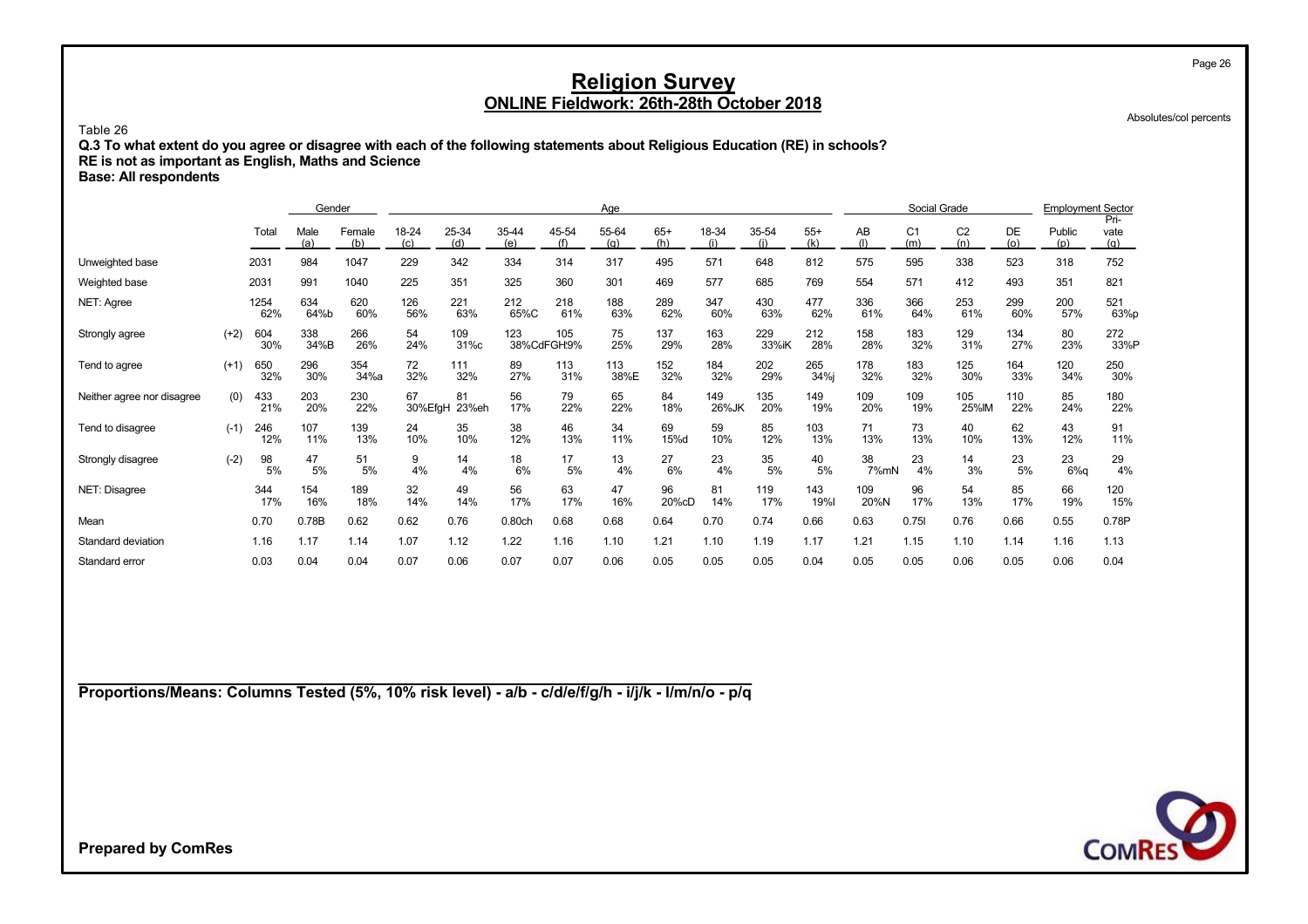Absolutes/col percents

Page 27

Table 27

**Q.3 To what extent do you agree or disagree with each of the following statements about Religious Education (RE) in schools? RE is not as important as English, Maths and Science**

**Base: All respondents**

|                            |        |             |                        |                      |              |                      |                      | Region                                     |                              |                              |                     |               |                      |                      | <b>Work Status</b>  |                            |
|----------------------------|--------|-------------|------------------------|----------------------|--------------|----------------------|----------------------|--------------------------------------------|------------------------------|------------------------------|---------------------|---------------|----------------------|----------------------|---------------------|----------------------------|
|                            |        | Total       | NET:<br>England<br>(a) | Scot-<br>land<br>(b) | Wales<br>(h) | North<br>East<br>(c) | North<br>West<br>(d) | York-<br>shire &<br>Humb-<br>erside<br>(e) | West<br>Mid-<br>lands<br>(f) | East<br>Mid-<br>lands<br>(q) | East-<br>em<br>(i)  | London<br>(i) | South<br>East<br>(k) | South<br>West<br>(1) | Work-<br>ing<br>(m) | Not<br>work-<br>ing<br>(n) |
| Unweighted base            |        | 2031        | 1741                   | 180                  | 110          | 85                   | 220                  | 165                                        | 161                          | 148                          | 192                 | 268           | 305                  | 197                  | 1070                | 961                        |
| Weighted base              |        | 2031        | 1753                   | 177                  | $102*$       | $85*$                | 234                  | 171                                        | 181                          | 148                          | 195                 | 274           | 284                  | 181                  | 1172                | 859                        |
| NET: Agree                 |        | 1254<br>62% | 1074<br>61%            | 116<br>66%eJ         | 64<br>63%    | 59<br>70%dEJ         | 136<br>58%           | 94<br>55%                                  | 107<br>59%                   | 102                          | 129<br>69%dEJ 66%eJ | 150<br>55%    | 177<br>62%           | 119<br>66%eJ         | 722<br>62%          | 532<br>62%                 |
| Strongly agree             | $(+2)$ | 604<br>30%  | 511<br>29%             | 58<br>33%d           | 34<br>34%    | 34<br>$\cdot$        | 57<br>40%Defg 25%    | 46<br>27%                                  | 51<br>28%                    | 41<br>27%                    | 63<br>32%           | 73<br>27%     | 87<br>31%            | 58<br>32%            | 352<br>30%          | 252<br>29%                 |
| Tend to agree              | $(+1)$ | 650<br>32%  | 563<br>32%             | 58<br>33%            | 30<br>29%    | 25<br>30%            | 79<br>34%            | 48<br>28%                                  | 56<br>31%                    | 61<br>k                      | 67<br>41%EfhJ34%    | 77<br>28%     | 89<br>31%            | 61<br>34%            | 370<br>32%          | 280<br>33%                 |
| Neither agree nor disagree | (0)    | 433<br>21%  | 374<br>21%             | 36<br>20%            | 23<br>22%    | 18<br>21%            | 55<br>23%i           | 48                                         | 38<br>28%GIKI21%             | 26<br>17%                    | 30<br>15%           | 71<br>26%glk  | 54<br>19%            | 34<br>19%            | 265<br>23%          | 169<br>20%                 |
| Tend to disagree           | $(-1)$ | 246<br>12%  | 224<br>13%b            | 14<br>8%             | 8<br>8%      | 5<br>6%              | 35<br><b>15%BCI</b>  | 19<br>11%                                  | 25<br>14%c                   | 15<br>10%                    | 26<br>13%c          | 36<br>13%c    | 46                   | 17<br>16%BChL 9%     | 133<br>11%          | 112<br>13%                 |
| Strongly disagree          | $(-2)$ | 98<br>5%    | 81<br>5%               | 11<br>6%             | 6<br>6%      | 3<br>3%              | $\overline{7}$<br>3% | 9<br>6%                                    | 11<br>6%                     | 5<br>4%                      | 9<br>5%             | 17<br>6%k     | 8<br>3%              | 11<br>6%             | 52<br>4%            | 46<br>5%                   |
| NET: Disagree              |        | 344<br>17%  | 305<br>17%             | 25<br>14%            | 15<br>14%    | 8<br>9%              | 43<br>18%c           | 28<br>16%                                  | 36<br>20%C                   | 21<br>14%                    | 35<br>18%c          | 53<br>19%C    | 54<br>19%C           | 27<br>15%            | 186<br>16%          | 158<br>18%                 |
| Mean                       |        | 0.70        | 0.68                   | 0.79i                | 0.77         | 0.98DEF 0.61<br>Jk   |                      | 0.60                                       | 0.61                         | 0.78j                        | 0.76                | 0.56          | 0.71                 | $0.77$ j             | 0.71                | 0.68                       |
| Standard deviation         |        | 1.16        | 1.15                   | 1.16                 | 1.18         | 1.07                 | 1.11                 | 1.16                                       | 1.21                         | 1.07                         | 1.18                | 1.19          | 1.15                 | 1.17                 | 1.14                | 1.18                       |
| Standard error             |        | 0.03        | 0.03                   | 0.09                 | 0.11         | 0.12                 | 0.07                 | 0.09                                       | 0.10                         | 0.09                         | 0.09                | 0.07          | 0.07                 | 0.08                 | 0.03                | 0.04                       |

**Proportions/Means: Columns Tested (5%, 10% risk level) - a/b - a/h - b/c/d/e/f/g/h/i/j/k/l - m/n \* small base**

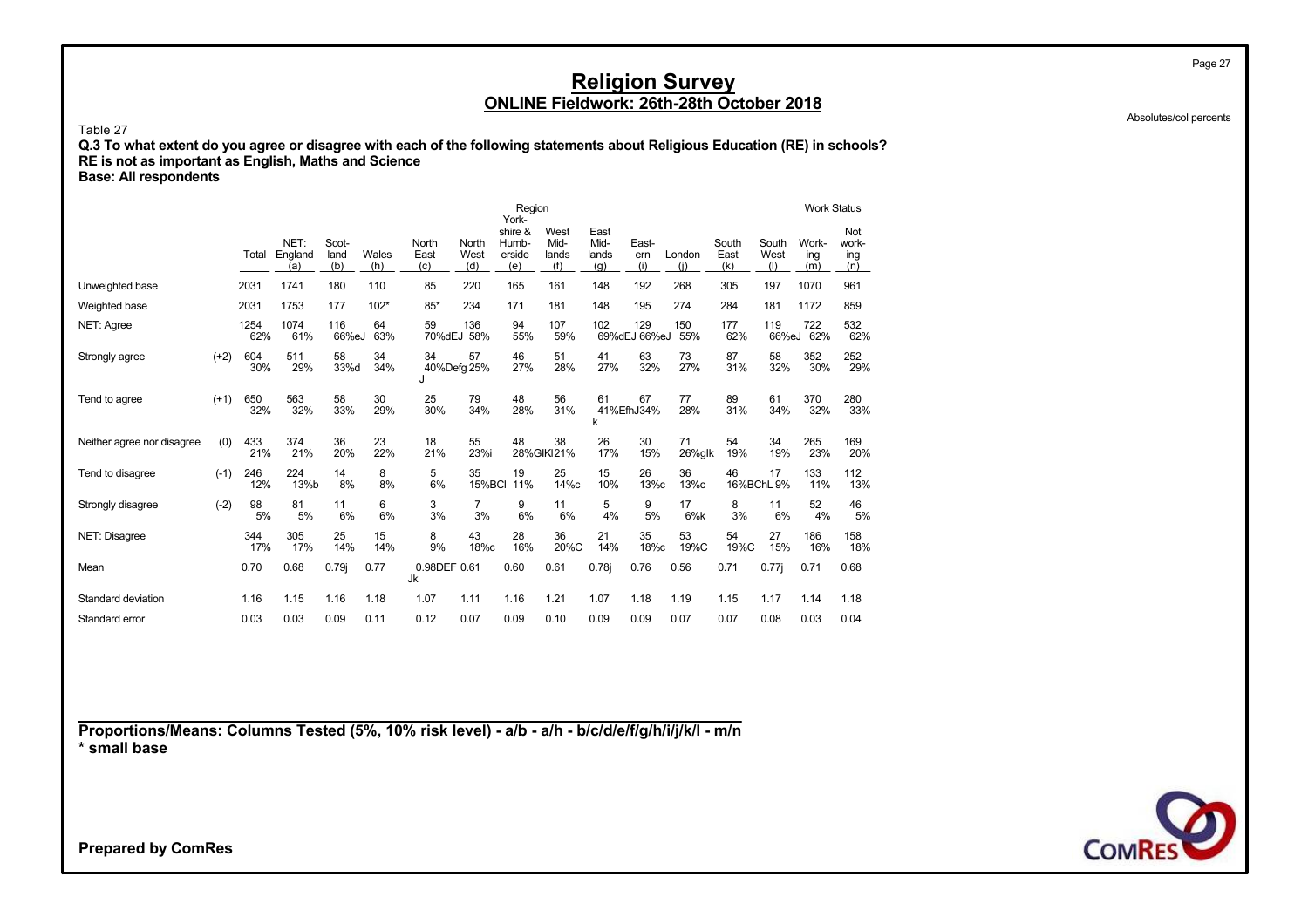Absolutes/col percents

Page 28

#### Table 28

**Q.3 To what extent do you agree or disagree with each of the following statements about Religious Education (RE) in schools? It is important that children learn about the different religions and beliefs in Britain Base: All respondents**

Gender Contact Contact Contact Contact Contact Contact Contact Contact Contact Contact Contact Contact Contact Contact Contact Contact Contact Contact Contact Contact Contact Contact Contact Contact Contact Contact Contact vate Total Male Female 18-24 25-34 35-44 45-54 55-64 65+ 18-34 35-54 55+ AB C1 C2 DE Public vate (a) (b) (c) (d) (e) (f) (j) (q) (h) (i) (i) (k) (l) (l) (m) (n) (o) (p) (q) Unweighted base 2031 984 1047 229 342 334 314 317 495 571 648 812 575 595 338 523 318 752 Weighted base 2031 991 1040 225 351 325 360 301 469 577 685 769 554 571 412 493 351 821 NET: Agree 1349 637 712 153 219 206 229 208 334 372 435 542 400 396 251 302 249 512 66% 64% 68%a 68% 62% 63% 64% 69%d 71%DEF 64% 64% 70%IJ 72%NO 69%NO 61% 61% 71%Q 62% Strongly agree (+2) 548 259 289 62 104 88 89 80 125 167 176 205 183 173 94 98 118 205 27% 26% 28% 28% 30% 27% 25% 26% 27% 29% 26% 27% 33%NO 30%NO 23% 20% 34%Q 25% Tend to agree (+1) 801 378 423 91 115 119 140 129 208 205 259 337 217 223 157 204 132 307 39% 38% 41% 40%d 33% 37% 39% 43%D 44%DE 36% 38% 44%IJ 39% 39% 38% 41% 38% 37% Neither agree nor disagree (0) 467 228 239 58 86 80 79 70 94 144 160 163 108 113 118 128 61 212<br>23% 20% 20% 23% 23% 23% 26% 24% 25% 22% 23% 20% 25% 21% 21% 20% 20% 20% 20% 20% 20% 20% 20% 23% 23% 23% 26% 24% 25% 22% 23% 20% 25% 23% 21% 20% 20% 29%LM 26%LM 18% 26%P Tend to disagree (-1) 132 75 57 10 36 22 26 14 25 45 47 40 31 37 24 41 24 61 6% 8%b 6% 4% 10%CGH 7% 7% 5% 5% 8%k 7% 5% 6% 6% 6% 8% 7% 7% Strongly disagree (-2) 83 51 32 5 11 17 26 8 16 16 43 25 15 25 20 22 16 36 4% 5%B 3% 2% 3% 5% 7%CDGH 3% 3% 3% 6%IK 3% 3% 4% 5% 5% 5% 4% NET: Disagree 215 126 89 14 47 38 52 23 41 61 90 64 46 62 44 63 40 97 11% 13%B 9% 6% 13%CGh 12%c 14%CGH 8% 9% 11% 13%K 8% 8% 11% 11% 13%L 11% 12% Mean 0.79 0.72 0.85A 0.87f 0.76 0.73 0.67 0.85F 0.86F 0.80 0.70 0.86J 0.94NO 0.84NO 0.68 0.64 0.89Q 0.71 Standard deviation 1.04 1.09 0.99 1.08 1.04 1.09 1.08 1.08 1.08 1.08 1.08 1.08 1.06 1.08 1.06 1.06 1.06 1.06 1.06 1.06 Standard error 0.02 0.03 0.03 0.06 0.06 0.06 0.06 0.05 0.04 0.04 0.04 0.03 0.04 0.04 0.06 0.05 0.06 0.04

**Proportions/Means: Columns Tested (5%, 10% risk level) - a/b - c/d/e/f/g/h - i/j/k - l/m/n/o - p/q**

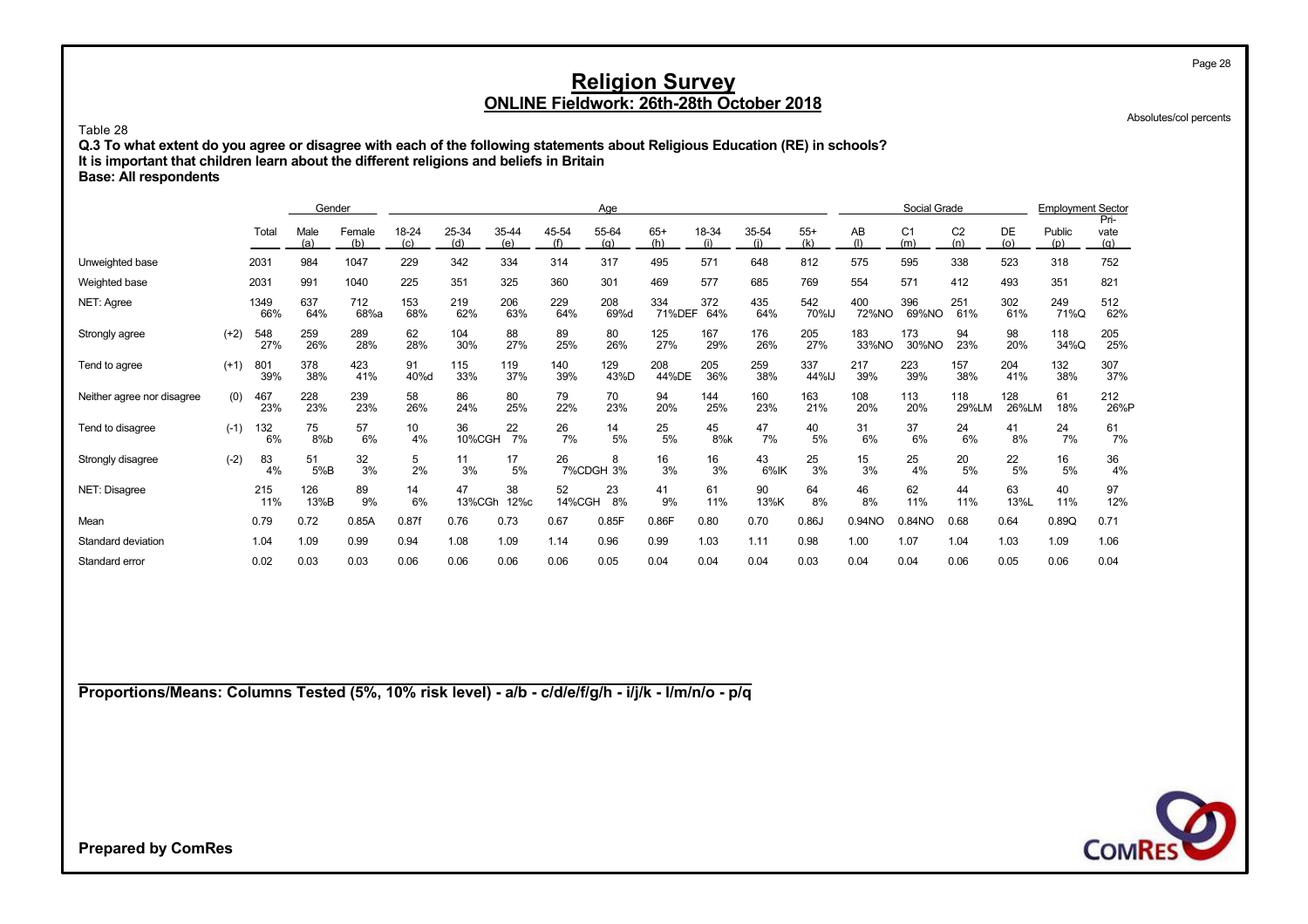Absolutes/col percents

Page 29

Table 29 **Q.3 To what extent do you agree or disagree with each of the following statements about Religious Education (RE) in schools? It is important that children learn about the different religions and beliefs in Britain Base: All respondents**

|                            |        |             |                        | Region<br>York-      |                           |                      |                      |                                   |                              |                              |                    |               |                      |                      |                     |                            |
|----------------------------|--------|-------------|------------------------|----------------------|---------------------------|----------------------|----------------------|-----------------------------------|------------------------------|------------------------------|--------------------|---------------|----------------------|----------------------|---------------------|----------------------------|
|                            |        | Total       | NET:<br>England<br>(a) | Scot-<br>land<br>(b) | Wales<br>(h)              | North<br>East<br>(c) | North<br>West<br>(d) | shire &<br>Humb-<br>erside<br>(e) | West<br>Mid-<br>lands<br>(f) | East<br>Mid-<br>lands<br>(q) | East-<br>em<br>(i) | London<br>(i) | South<br>East<br>(k) | South<br>West<br>(1) | Work-<br>ing<br>(m) | Not<br>work-<br>ing<br>(n) |
| Unweighted base            |        | 2031        | 1741                   | 180                  | 110                       | 85                   | 220                  | 165                               | 161                          | 148                          | 192                | 268           | 305                  | 197                  | 1070                | 961                        |
| Weighted base              |        | 2031        | 1753                   | 177                  | $102*$                    | $85*$                | 234                  | 171                               | 181                          | 148                          | 195                | 274           | 284                  | 181                  | 1172                | 859                        |
| NET: Agree                 |        | 1349<br>66% | 1184<br>68%H           | 108<br>61%           | 56<br>55%                 | 56<br>65%            | 150<br>64%           | 112<br>66%                        | 120<br>66%h                  | 95<br>64%                    | 134<br>69%H        | 183<br>67%h   | 208                  | 127<br>73%BdgH70%H   | 761<br>65%          | 587<br>68%                 |
| Strongly agree             | $(+2)$ | 548<br>27%  | 488<br>28%             | 39<br>22%            | 21<br>20%                 | 15<br>18%            | 55<br>24%            | 44<br>26%                         | 57                           | 37<br>31%bCh 25%             | 49<br>25%          | 93<br>Hi      | 85<br>34%BCDg 30%bCh | 54<br>30%C           | 323<br>28%          | 225<br>26%                 |
| Tend to agree              | $(+1)$ | 801<br>39%  | 696<br>40%             | 69<br>39%            | 35<br>35%                 | 41<br>48%fJ          | 95<br>41%            | 68<br>40%                         | 63<br>35%                    | 58<br>39%                    | 85<br>44%J         | 91<br>33%     | 123<br>43%J          | 73<br>40%            | 438<br>37%          | 363<br>42%M                |
| Neither agree nor disagree | (0)    | 467<br>23%  | 381<br>22%             | 54                   | 32<br>31%AIKL 31%AIKI 20% | 17                   | 56<br>24%K           | 43<br>25%K                        | 48<br>27%iK                  | 35<br>24%k                   | 35<br>18%          | 65<br>24%K    | 45<br>16%            | 37<br>20%            | 273<br>23%          | 194<br>23%                 |
| Tend to disagree           | $(-1)$ | 132<br>6%   | 116<br>7%              | 9<br>5%              | 7<br>7%                   | 7<br>9%              | 17<br>7%             | 10<br>6%                          | 9<br>5%                      | 9<br>6%                      | 18<br>9%           | 16<br>6%      | 20<br>7%             | 11<br>6%             | 85<br>7%            | 47<br>5%                   |
| Strongly disagree          | $(-2)$ | 83<br>4%    | 71<br>4%               | 6<br>3%              | 7<br>7%f                  | 5<br>6%              | 11<br>5%             | 6<br>3%                           | 4<br>2%                      | 10<br>6%f                    | 8<br>4%            | 10<br>4%      | 11<br>4%             | 7<br>4%              | 52<br>4%            | 31<br>4%                   |
| NET: Disagree              |        | 215<br>11%  | 187<br>11%             | 14<br>8%             | 14<br>14%f                | 12<br>14%f           | 28<br>12%            | 16<br>9%                          | 13<br>7%                     | 18<br>12%                    | 26<br>13%f         | 25<br>9%      | 32<br>11%            | 18<br>10%            | 137<br>12%n         | 78<br>9%                   |
| Mean                       |        | 0.79        | 0.81H                  | 0.72                 | 0.55                      | 0.62                 | 0.71                 | 0.79h                             | 0.89cH                       | 0.70                         | 0.77               | 0.88cH        | 0.88cH               | 0.86H                | 0.76                | 0.82                       |
| Standard deviation         |        | 1.04        | 1.04                   | 0.97                 | 1.10                      | 1.06                 | 1.05                 | 1.01                              | 0.97                         | 1.10                         | 1.05               | 1.06          | 1.05                 | 1.04                 | 1.07                | 1.00                       |
| Standard error             |        | 0.02        | 0.03                   | 0.07                 | 0.10                      | 0.11                 | 0.07                 | 0.08                              | 0.08                         | 0.09                         | 0.08               | 0.06          | 0.06                 | 0.07                 | 0.03                | 0.03                       |

**Proportions/Means: Columns Tested (5%, 10% risk level) - a/b - a/h - b/c/d/e/f/g/h/i/j/k/l - m/n \* small base**

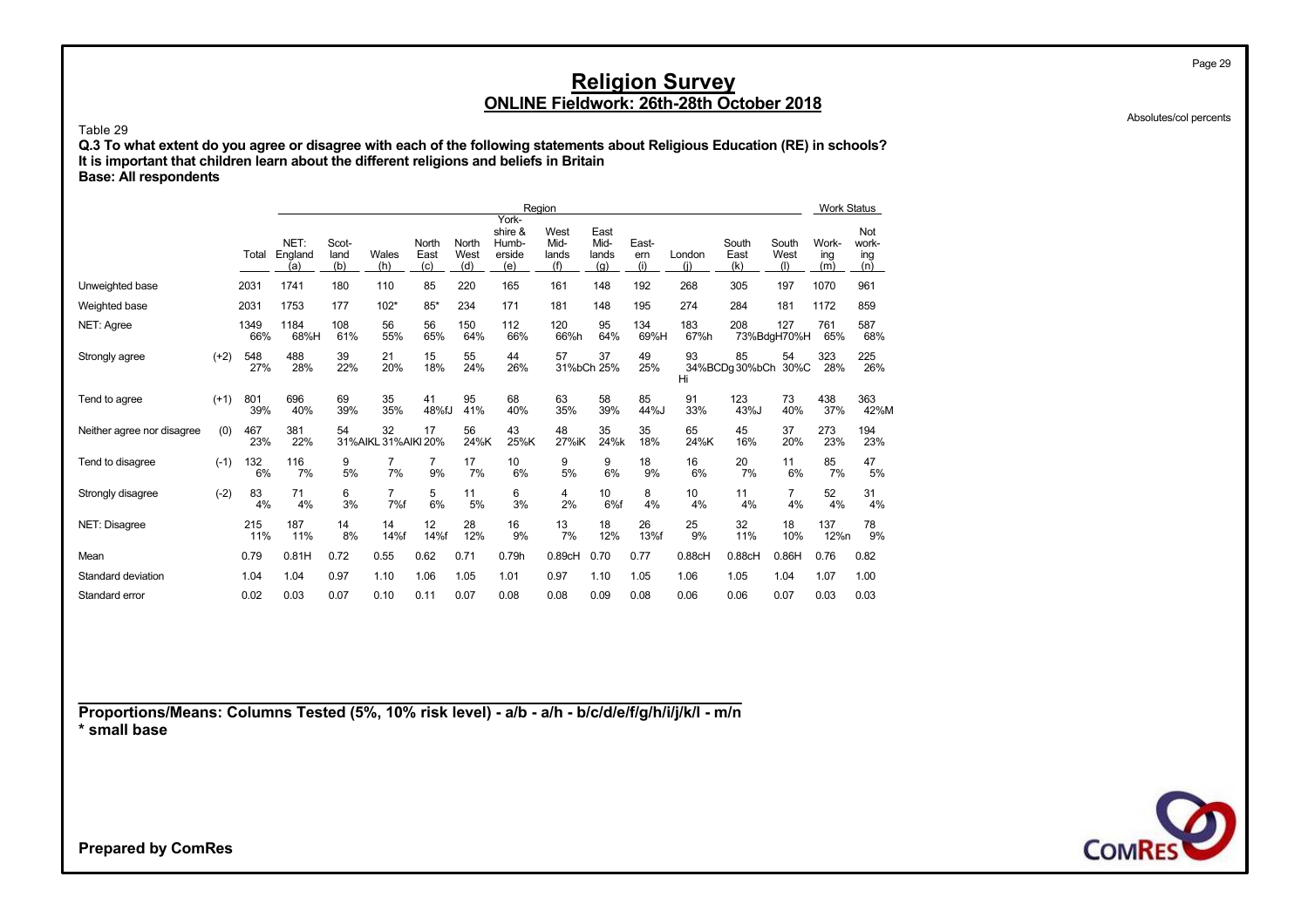Absolutes/col percents

#### Table 30

**Q.3 To what extent do you agree or disagree with each of the following statements about Religious Education (RE) in schools? Better RE in schools would help avoid prejudices towards religious people Base: All respondents**

|                            |        |             | Gender      |               |              |              |              |              | Age          |              |            |              |              |                    | Social Grade          |                       |             | <b>Employment Sector</b> | Pri-        |
|----------------------------|--------|-------------|-------------|---------------|--------------|--------------|--------------|--------------|--------------|--------------|------------|--------------|--------------|--------------------|-----------------------|-----------------------|-------------|--------------------------|-------------|
|                            |        | Total       | Male<br>(a) | Female<br>(b) | 18-24<br>(c) | 25-34<br>(d) | 35-44<br>(e) | 45-54<br>(f) | 55-64<br>(a) | $65+$<br>(h) | 18-34      | 35-54<br>(i) | $55+$<br>(k) | AB                 | C <sub>1</sub><br>(m) | C <sub>2</sub><br>(n) | DE<br>(o)   | Public<br>(p)            | vate<br>(q) |
| Unweighted base            |        | 2031        | 984         | 1047          | 229          | 342          | 334          | 314          | 317          | 495          | 571        | 648          | 812          | 575                | 595                   | 338                   | 523         | 318                      | 752         |
| Weighted base              |        | 2031        | 991         | 1040          | 225          | 351          | 325          | 360          | 301          | 469          | 577        | 685          | 769          | 554                | 571                   | 412                   | 493         | 351                      | 821         |
| NET: Agree                 |        | 1100<br>54% | 528<br>53%  | 571<br>55%    | 130<br>57%   | 186<br>53%   | 169<br>52%   | 185<br>52%   | 164<br>55%   | 266<br>57%   | 315<br>55% | 355<br>52%   | 430<br>56%   | 343<br>62%MNO 55%o | 311                   | 205<br>50%            | 241<br>49%  | 205<br>59%Q              | 409<br>50%  |
| Strongly agree             | $(+2)$ | 353<br>17%  | 151<br>15%  | 202<br>19%A   | 39<br>18%    | 73<br>21%Fg  | 56<br>17%    | 51<br>14%    | 43<br>14%    | 90<br>19%f   | 112<br>19% | 107<br>16%   | 134<br>17%   | 103<br>19%         | 108<br>19%            | 59<br>14%             | 82<br>17%   | 77<br>22%Q               | 109<br>13%  |
| Tend to agree              | $(+1)$ | 747<br>37%  | 378<br>38%  | 369<br>36%    | 90<br>40%d   | 113<br>32%   | 113<br>35%   | 135<br>37%   | 121<br>40%d  | 175<br>37%   | 203<br>35% | 248<br>36%   | 296<br>38%   | 239<br>43%MNO 36%  | 203                   | 145<br>35%            | 158<br>32%  | 129<br>37%               | 300<br>37%  |
| Neither agree nor disagree | (0)    | 568<br>28%  | 276<br>28%  | 292<br>28%    | 63<br>28%    | 101<br>29%   | 88<br>27%    | 100<br>28%   | 84<br>28%    | 134<br>28%   | 164<br>28% | 187<br>27%   | 217<br>28%   | 122<br>22%         | 155<br>27%l           | 139<br>34%Lm          | 153<br>31%L | 87<br>25%                | 240<br>29%  |
| Tend to disagree           | $(-1)$ | 210<br>10%  | 104<br>10%  | 106<br>10%    | 22<br>10%    | 33<br>9%     | 33<br>10%    | 41<br>11%    | 37<br>12%    | 44<br>9%     | 56<br>10%  | 74<br>11%    | 80<br>10%    | 49<br>9%           | 66<br>11%             | 40<br>10%             | 55<br>11%   | 34<br>10%                | 94<br>11%   |
| Strongly disagree          | $(-2)$ | 153<br>8%   | 83<br>8%    | 70<br>7%      | 11<br>5%     | 31<br>9%     | 35<br>11%CGH | 34<br>9%cgh  | 16<br>5%     | 26<br>6%     | 42<br>7%   | 69<br>10%K   | 42<br>6%     | 41<br>7%           | 39<br>7%              | 29<br>7%              | 45<br>9%    | 24<br>7%                 | 79<br>10%   |
| NET: Disagree              |        | 363<br>18%  | 187<br>19%  | 176<br>17%    | 33<br>15%    | 64<br>18%    | 68<br>21%H   | 74<br>21%h   | 53<br>18%    | 70<br>15%    | 97<br>17%  | 143<br>21%K  | 123<br>16%   | 89<br>16%          | 105<br>18%            | 69<br>17%             | 100<br>20%  | 58<br>17%                | 172<br>21%  |
| Mean                       |        | 0.46        | 0.41        | 0.51a         | 0.55f        | 0.47         | 0.38         | 0.35         | 0.46         | 0.55EF       | 0.50i      | 0.36         | 0.52J        | 0.57NO             | 0.48                  | 0.40                  | 0.36        | 0.57Q                    | 0.33        |
| Standard deviation         |        | 1.12        | 1.12        | 1.12          | 1.05         | 1.18         | 1.20         | 1.14         | 1.06         | 1.07         | 1.13       | 1.17         | 1.07         | 1.11               | 1.13                  | 1.07                  | 1.15        | 1.14                     | 1.14        |
| Standard error             |        | 0.02        | 0.04        | 0.03          | 0.07         | 0.06         | 0.07         | 0.06         | 0.06         | 0.05         | 0.05       | 0.05         | 0.04         | 0.05               | 0.05                  | 0.06                  | 0.05        | 0.06                     | 0.04        |

**Proportions/Means: Columns Tested (5%, 10% risk level) - a/b - c/d/e/f/g/h - i/j/k - l/m/n/o - p/q**



**Prepared by ComRes**

Page 30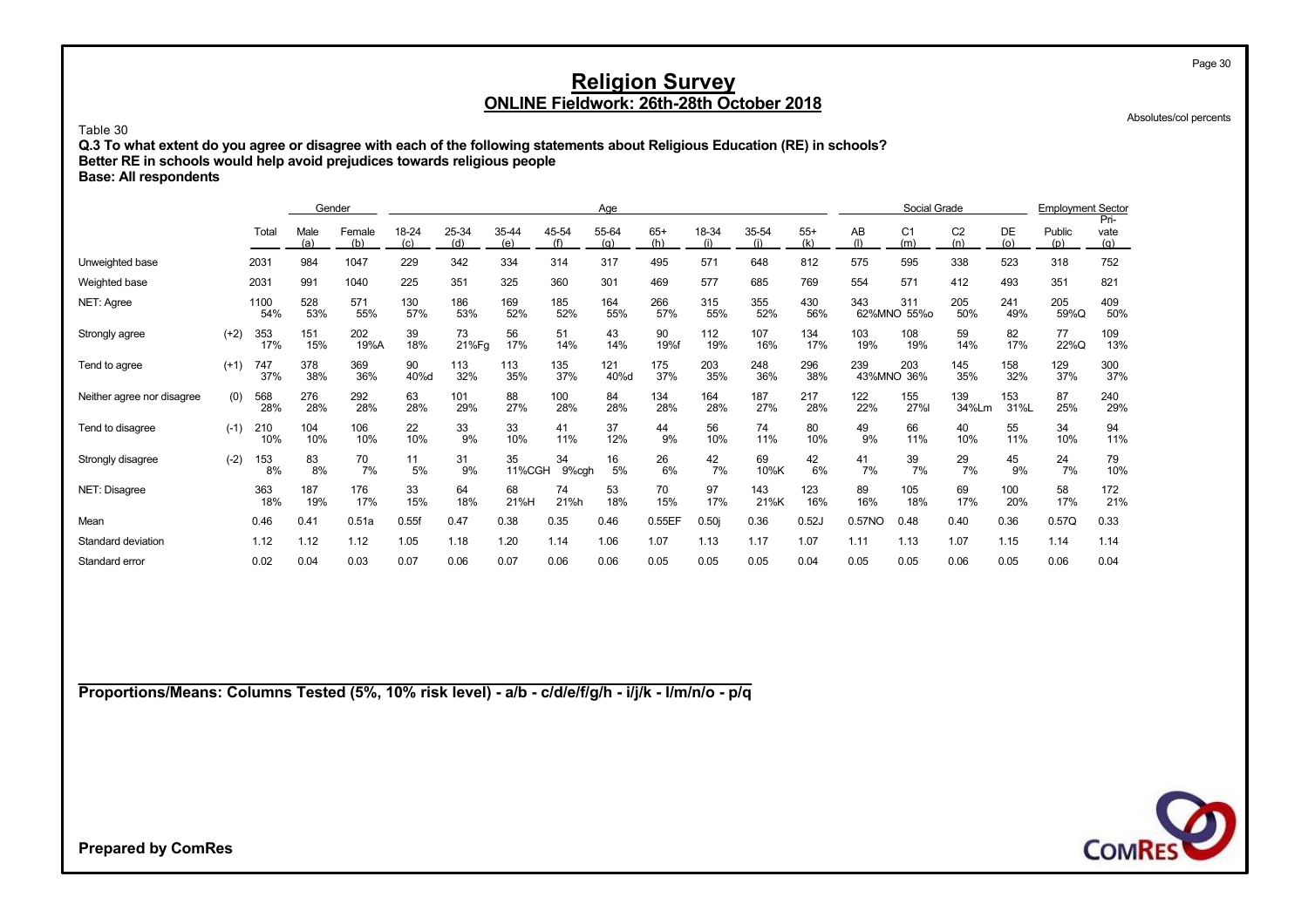Absolutes/col percents

Page 31

#### Table 31

**Q.3 To what extent do you agree or disagree with each of the following statements about Religious Education (RE) in schools? Better RE in schools would help avoid prejudices towards religious people Base: All respondents**

|                            |        |             |                        |                      |                         |                                |                      |                                            | Region                       |                              |                     |                                  |                      |                      | <b>Work Status</b>  |                            |
|----------------------------|--------|-------------|------------------------|----------------------|-------------------------|--------------------------------|----------------------|--------------------------------------------|------------------------------|------------------------------|---------------------|----------------------------------|----------------------|----------------------|---------------------|----------------------------|
|                            |        | Total       | NET:<br>England<br>(a) | Scot-<br>land<br>(b) | Wales<br>(h)            | North<br>East<br>(c)           | North<br>West<br>(d) | York-<br>shire &<br>Humb-<br>erside<br>(e) | West<br>Mid-<br>lands<br>(f) | East<br>Mid-<br>lands<br>(q) | East-<br>ern<br>(i) | London<br>(i)                    | South<br>East<br>(k) | South<br>West<br>(I) | Work-<br>ing<br>(m) | Not<br>work-<br>ing<br>(n) |
| Unweighted base            |        | 2031        | 1741                   | 180                  | 110                     | 85                             | 220                  | 165                                        | 161                          | 148                          | 192                 | 268                              | 305                  | 197                  | 1070                | 961                        |
| Weighted base              |        | 2031        | 1753                   | 177                  | $102*$                  | $85*$                          | 234                  | 171                                        | 181                          | 148                          | 195                 | 274                              | 284                  | 181                  | 1172                | 859                        |
| NET: Agree                 |        | 1100<br>54% | 965<br>55%H            | 93<br>52%            | 42<br>42%               | 42<br>49%                      | 126<br>54%h          | 82<br>48%                                  | 100<br>56%H                  | 80<br>54%h                   | 112<br>58%H         | 153<br>56%H                      | 160<br>56%H          | 109                  | 615<br>61%cEH 52%   | 485<br>56%m                |
| Strongly agree             | $(+2)$ | 353<br>17%  | 320<br>18%B            | 21<br>12%            | 12<br>12%               | 11<br>12%                      | 37<br>16%            | 27<br>16%                                  | 29<br>16%                    | 19<br>13%                    | 43                  | 66<br>22%BcGH 24%BCde 7%<br>fGHk | 48                   | 41                   | 186<br>23%BcGH6%    | 167<br>19%m                |
| Tend to agree              | $(+1)$ | 747<br>37%  | 645<br>37%             | 72<br>41%hj          | 30<br>30%               | 31<br>37%                      | 88<br>38%            | 55<br>32%                                  | 71<br>39%                    | 61<br>41%hj                  | 69<br>36%           | 87<br>32%                        | 112<br>40%i          | 69<br>38%            | 429<br>37%          | 318<br>37%                 |
| Neither agree nor disagree | (0)    | 568<br>28%  | 480<br>27%             | 51<br>29%            | 38<br>37%Acfi 23%<br>KL | 20                             | 67<br>29%            | 63<br>jKL                                  | 46<br>37%CFgi25%             | 40<br>27%                    | 52<br>27%           | 77<br>28%                        | 72<br>25%            | 44<br>25%            | 327<br>28%          | 241<br>28%                 |
| Tend to disagree           | $(-1)$ | 210<br>10%  | 178<br>10%             | 22<br>12%i           | 11<br>11%               | 14<br>17% Jk                   | 29<br>12%i           | 18<br>11%                                  | 18<br>10%                    | 18<br>12%i                   | 12<br>6%            | 22<br>8%                         | 27<br>10%            | 19<br>11%            | 127<br>11%          | 83<br>10%                  |
| Strongly disagree          | $(-2)$ | 153<br>8%   | 131<br>7%              | 12<br>7%             | 11<br>10%el             | 10<br>12%dEL                   | 12<br>5%             | $\overline{7}$<br>4%                       | 17<br>9%                     | 10<br>7%                     | 19<br>10%el         | 23<br>8%                         | 26<br>9%el           | 8<br>4%              | 103<br>9%N          | 50<br>6%                   |
| NET: Disagree              |        | 363<br>18%  | 308<br>18%             | 33<br>19%            | 21<br>21%               | 24<br>28%dEIJ 18%<br><b>kL</b> | 41                   | 26<br>15%                                  | 34<br>19%                    | 28<br>19%                    | 31<br>16%           | 45<br>16%                        | 53<br>19%            | 27<br>15%            | 230<br>20%N         | 133<br>15%                 |
| Mean                       |        | 0.46        | 0.48H                  | 0.39                 | 0.22                    | 0.22                           | 0.47ch               | 0.45                                       | 0.43                         | 0.41                         | 0.54cH              | 0.55CH 0.46                      |                      | 0.64BCg 0.40<br>H    |                     | 0.55M                      |
| Standard deviation         |        | 1.12        | 1.13                   | 1.06                 | 1.12                    | 1.21                           | 1.06                 | 1.02                                       | 1.15                         | 1.07                         | 1.18                | 1.18                             | 1.15                 | 1.08                 | 1.14                | 1.09                       |
| Standard error             |        | 0.02        | 0.03                   | 0.08                 | 0.11                    | 0.13                           | 0.07                 | 0.08                                       | 0.09                         | 0.09                         | 0.09                | 0.07                             | 0.07                 | 0.08                 | 0.03                | 0.04                       |

**Proportions/Means: Columns Tested (5%, 10% risk level) - a/b - a/h - b/c/d/e/f/g/h/i/j/k/l - m/n \* small base**

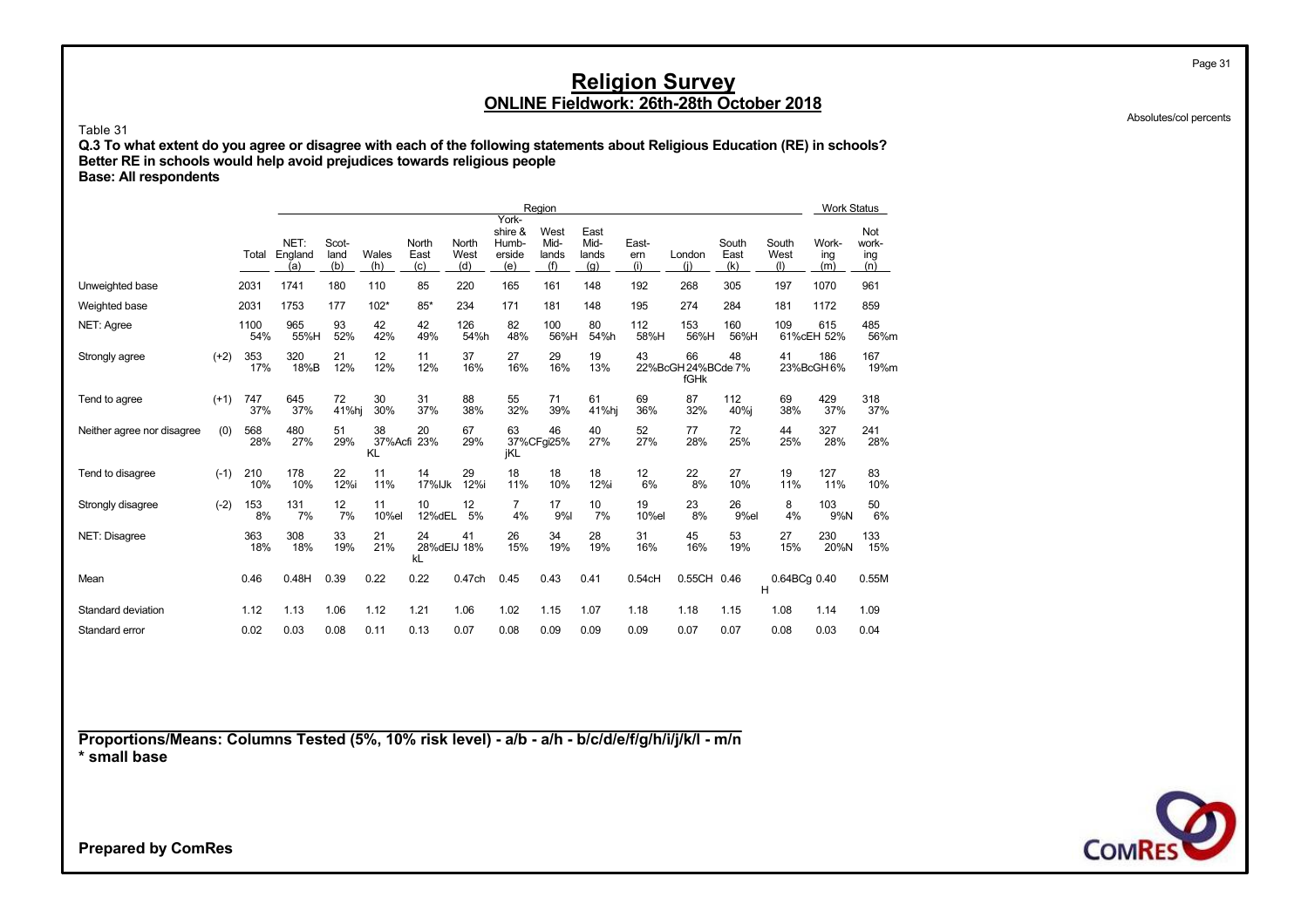Absolutes/col percents

Page 32

Table 32 **Q.3 To what extent do you agree or disagree with each of the following statements about Religious Education (RE) in schools? Schools are increasingly restricted in what they can say about religion Base: All respondents**

|                            |        |             | Gender      |               |              |              |                     |              | Age                  |                    |              |              |              |                  | Social Grade          |                       |               | <b>Employment Sector</b> |                     |
|----------------------------|--------|-------------|-------------|---------------|--------------|--------------|---------------------|--------------|----------------------|--------------------|--------------|--------------|--------------|------------------|-----------------------|-----------------------|---------------|--------------------------|---------------------|
|                            |        | Total       | Male<br>(a) | Female<br>(b) | 18-24<br>(c) | 25-34<br>(d) | 35-44<br>(e)        | 45-54<br>(f) | 55-64<br>(q)         | $65+$<br>(h)       | 18-34<br>(i) | 35-54<br>(i) | $55+$<br>(k) | AB               | C <sub>1</sub><br>(m) | C <sub>2</sub><br>(n) | DE<br>(o)     | Public<br>(p)            | Pri-<br>vate<br>(q) |
| Unweighted base            |        | 2031        | 984         | 1047          | 229          | 342          | 334                 | 314          | 317                  | 495                | 571          | 648          | 812          | 575              | 595                   | 338                   | 523           | 318                      | 752                 |
| Weighted base              |        | 2031        | 991         | 1040          | 225          | 351          | 325                 | 360          | 301                  | 469                | 577          | 685          | 769          | 554              | 571                   | 412                   | 493           | 351                      | 821                 |
| NET: Agree                 |        | 1189<br>59% | 562<br>57%  | 627<br>60%    | 122<br>54%   | 181<br>52%   | 160<br>49%          | 213<br>59%dE | 196<br>65%CDE        | 317<br>68%CDEF 52% | 303          | 373<br>54%   | 513<br>67%IJ | 316<br>57%       | 323<br>57%            | 241<br>59%            | 308<br>62%m   | 202<br>58%               | 443<br>54%          |
| Strongly agree             | $(+2)$ | 490<br>24%  | 227<br>23%  | 263<br>25%    | 41<br>18%    | 63<br>18%    | 68<br>21%           | 88<br>24%d   | 88<br>29%CDE         | 142<br>30%CDEf     | 104<br>18%   | 156<br>23%i  | 230<br>30%IJ | 125<br>22%       | 129<br>23%            | 94<br>23%             | 142<br>29%LMn | 70<br>20%                | 173<br>21%          |
| Tend to agree              | $(+1)$ | 698<br>34%  | 335<br>34%  | 363<br>35%    | 80<br>36%    | 119<br>34%   | 92<br>28%           | 125<br>35%   | 108<br>36%e          | 175<br>37%E        | 199<br>34%   | 217<br>32%   | 283<br>37%j  | 192<br>35%       | 194<br>34%            | 148<br>36%            | 166<br>34%    | 133<br>38%               | 270<br>33%          |
| Neither agree nor disagree | (0)    | 699<br>34%  | 353<br>36%  | 346<br>33%    | 80<br>35%    | 128<br>37%h  | 128<br>39%GH        | 133<br>37%h  | 91<br>30%            | 139<br>30%         | 208<br>36%K  | 261<br>38%K  | 230<br>30%   | 189<br>34%       | 204<br>36%            | 146<br>35%            | 160<br>32%    | 124<br>35%               | 304<br>37%          |
| Tend to disagree           | $(-1)$ | 100<br>5%   | 52<br>5%    | 48<br>5%      | 18<br>8%FgH  | 29<br>8%FGH  | 25<br>8%FgH         | 7<br>2%      | 12<br>4%h            | 8<br>2%            | 47<br>8%JK   | 33<br>5%k    | 20<br>3%     | 36<br><b>7%0</b> | 30<br>5%              | 16<br>4%              | 18<br>4%      | 17<br>5%                 | 49<br>6%            |
| Strongly disagree          | $(-2)$ | 43<br>2%    | 24<br>2%    | 19<br>2%      | 6<br>3%      | 13<br>4%GH   | 12<br>4%GH          | 7<br>2%      | $\overline{2}$<br>1% | 4<br>1%            | 19<br>3%K    | 18<br>3%K    | 6<br>1%      | 13<br>2%         | 14<br>2%              | 9<br>2%               | 1%            | $\overline{7}$<br>2%     | 25<br>3%            |
| NET: Disagree              |        | 143<br>7%   | 76<br>8%    | 67<br>6%      | 24<br>11%FGH | 42<br>12%FGH | 37<br><b>11%FGH</b> | 14<br>4%     | 14<br>5%             | 12<br>3%           | 66<br>11%JK  | 51<br>7%K    | 26<br>3%     | 49<br>9%O        | 44<br>8%              | 25<br>6%              | 25<br>5%      | 24<br>7%                 | 74<br>9%            |
| Mean                       |        | 0.73        | 0.69        | 0.77a         | 0.59         | 0.54         | 0.55                | 0.78CDE      | 0.89CDE              | 0.94CDEF 0.56      |              | 0.67i        | 0.92IJ       | 0.68             | 0.69                  | 0.73                  | 0.85LM        | 0.69                     | 0.63                |
| Standard deviation         |        | 0.95        | 0.96        | 0.94          | 0.96         | 1.00         | 1.02                | 0.90         | 0.90                 | 0.86               | 0.98         | 0.97         | 0.88         | 0.97             | 0.96                  | 0.93                  | 0.93          | 0.91                     | 0.98                |
| Standard error             |        | 0.02        | 0.03        | 0.03          | 0.06         | 0.05         | 0.06                | 0.05         | 0.05                 | 0.04               | 0.04         | 0.04         | 0.03         | 0.04             | 0.04                  | 0.05                  | 0.04          | 0.05                     | 0.04                |

**Proportions/Means: Columns Tested (5%, 10% risk level) - a/b - c/d/e/f/g/h - i/j/k - l/m/n/o - p/q**